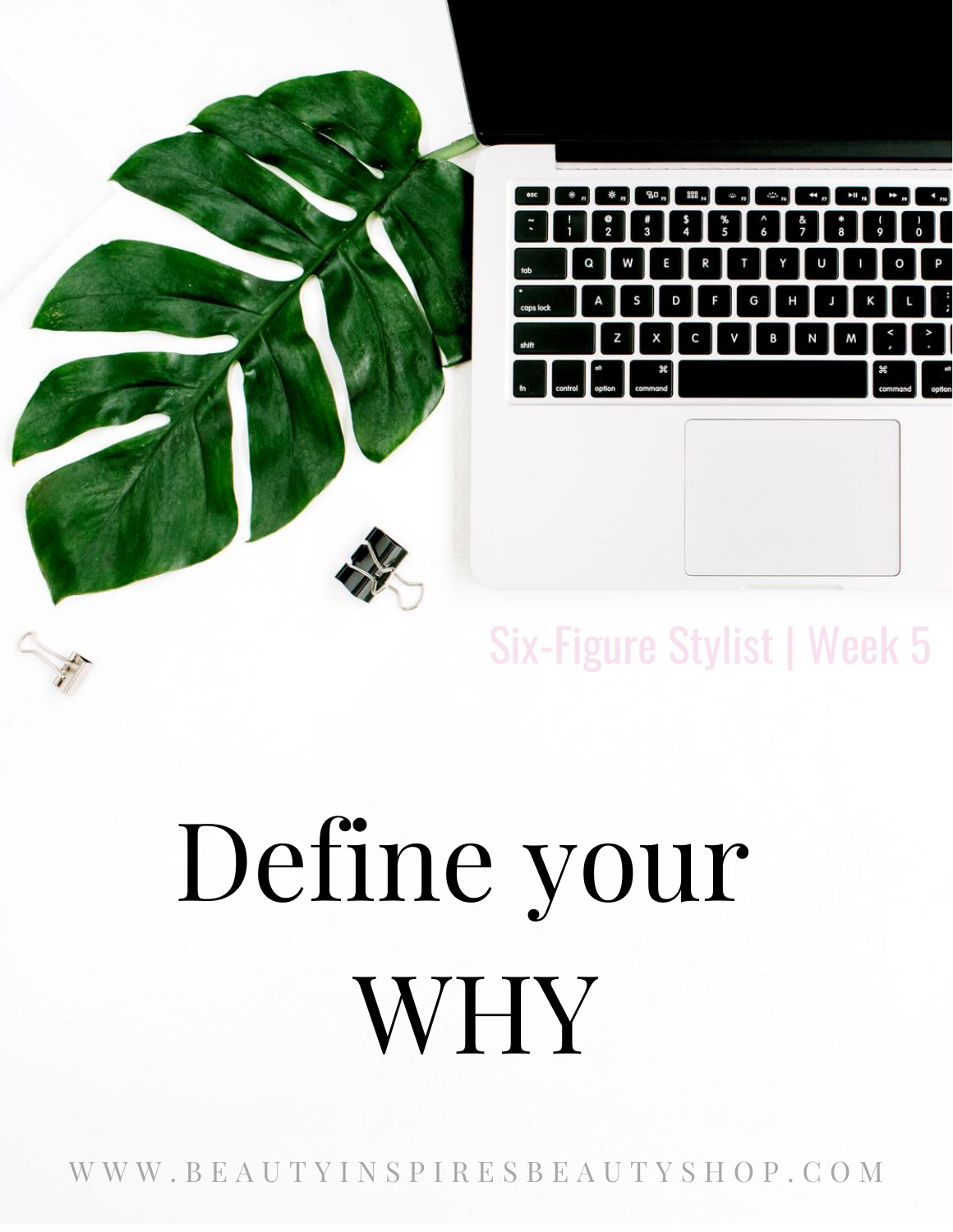#### SIX - FIGURE STYLIST | WEEK 5

#### T H E C O U R S E S *at a glance*

r.

| 01              | Non-negotiables                                     |
|-----------------|-----------------------------------------------------|
| <b>O2</b>       | Master your energy + overcoming<br>limiting beliefs |
| 03              | <b>Creating Boundaries</b>                          |
| $\overline{04}$ | <b>Time Management</b>                              |
| 05              | Define your "why"                                   |
| 06              | The numbers you need to know                        |
| 07              | How to stand out in a crowded<br>market             |
| 08              | Develop your brand                                  |
|                 |                                                     |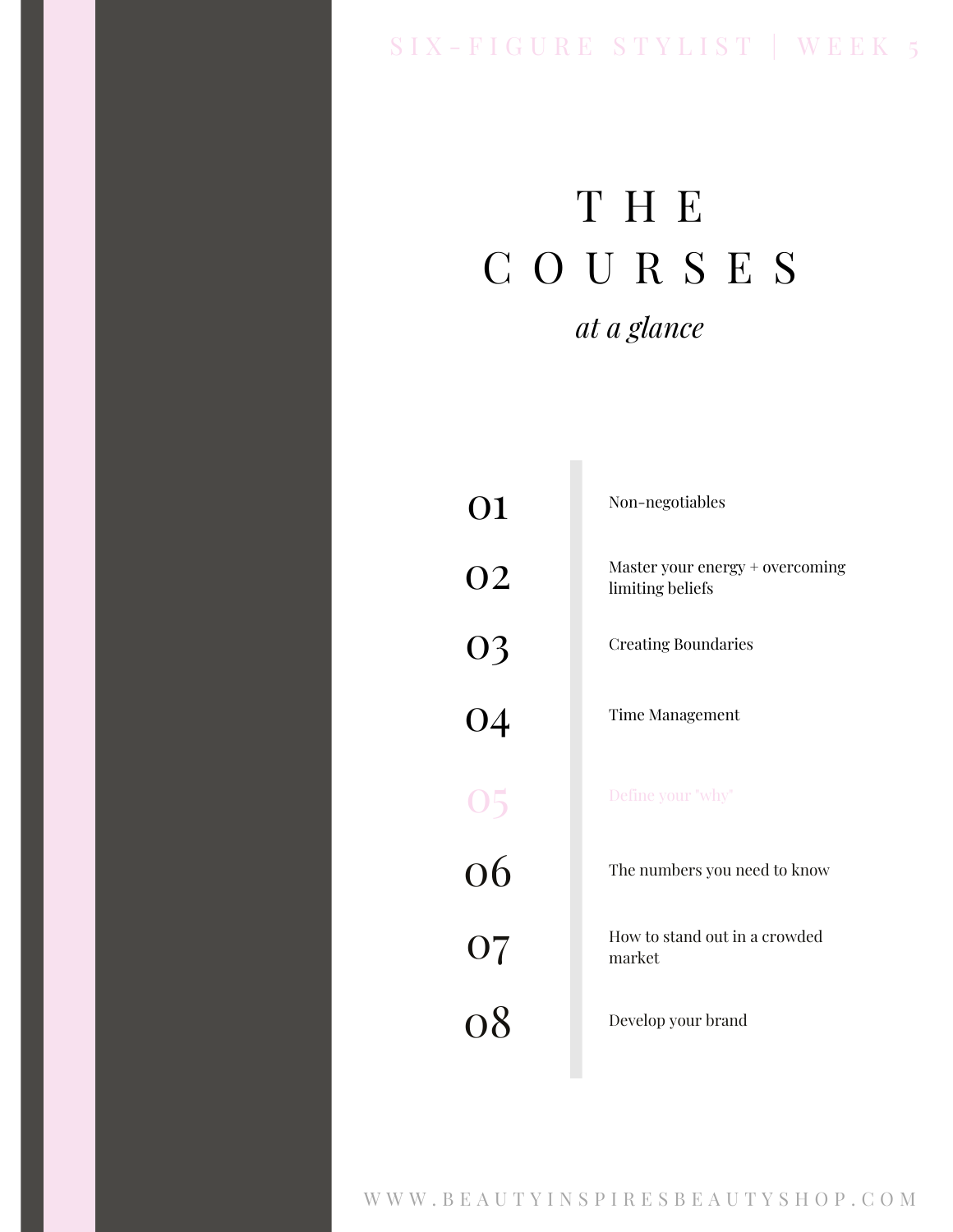### Week 5:

# Define your "why"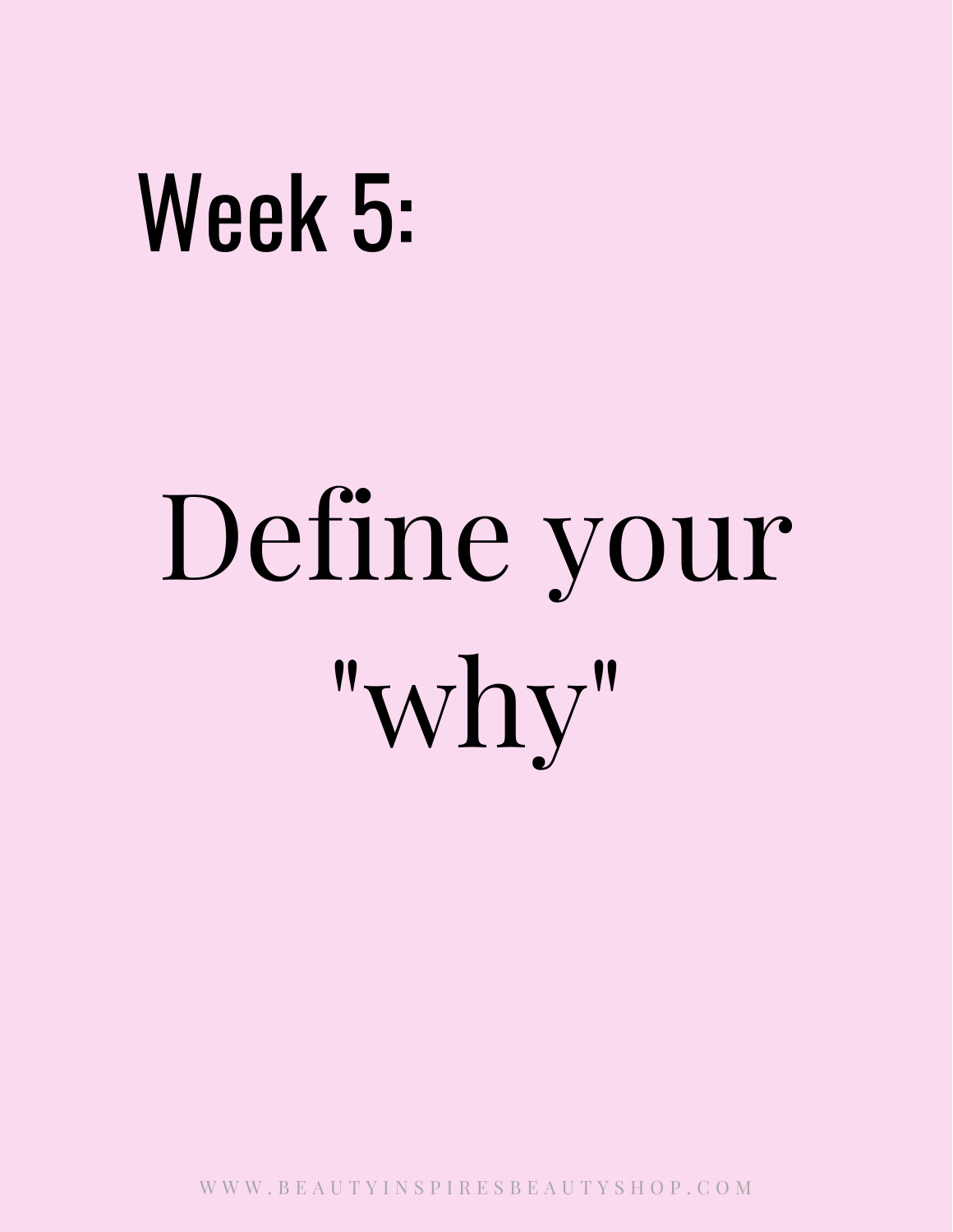#### To begin this week watch Video 5.

Video Notes + Takeaways:

#### Your only obligation in life is to be true to yourself.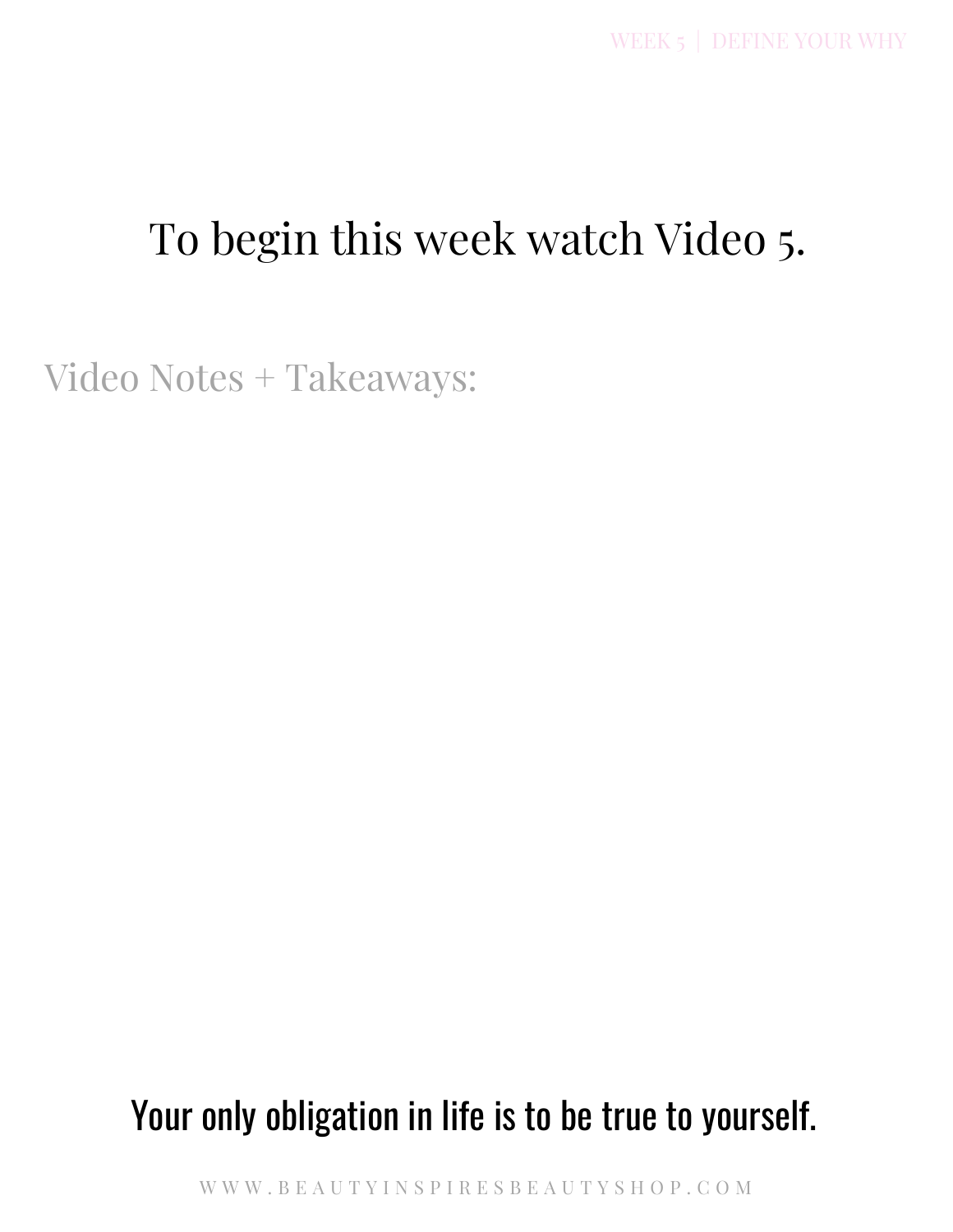#### Week 5 | Homework

Here we will get clarity on why making six figures means so much to you. This is where we will get super clear on your purpose behind being successful! I will walk you through the exercise and I really want you to get super honest with yourself. Once you have your definitive WHY, even on your toughest days you will remember why you are doing it! And with that power comes great conviction!

Level 1: What is more important to you about becoming successful? Answer:

Level 2: Why is it important for you to {above answer}? Answer:

Level 3: Why is it important for you to {above answer}? Answer:

Level 4: Why is it important for you to {above answer}? Answer:

Level 5: Why is it important for you to {above answer}? Answer:

Level 6: Why is it important for you to {above answer}? Answer:

Level 7: Why is it important for you to {above answer}? Answer: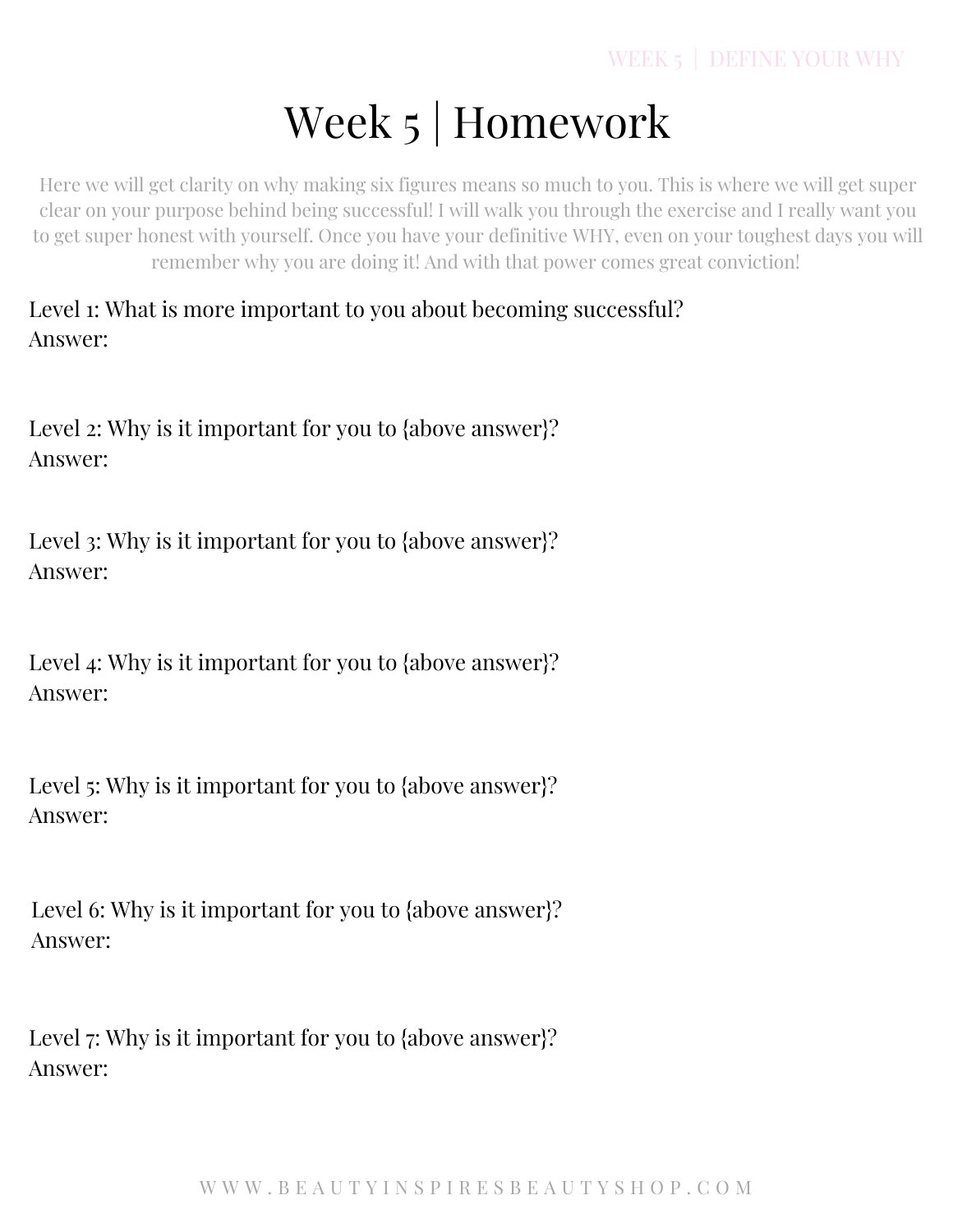#### Your Weeks' Daily Ritual Practices

TODAY AT:

I'LL FEEL....

BECAUSE I....

TODAY AT:

I'LL FEEL....

BECAUSE I....

TODAY AT:

I'LL FEEL....

BECAUSE I....

TODAY AT:

 $I'LL$  FEEL....

BECAUSE I....

TODAY AT:

 $I'LL$  FEEL....

BECAUSE I....

TODAY AT:

I'LL FEEL....

BECAUSE I....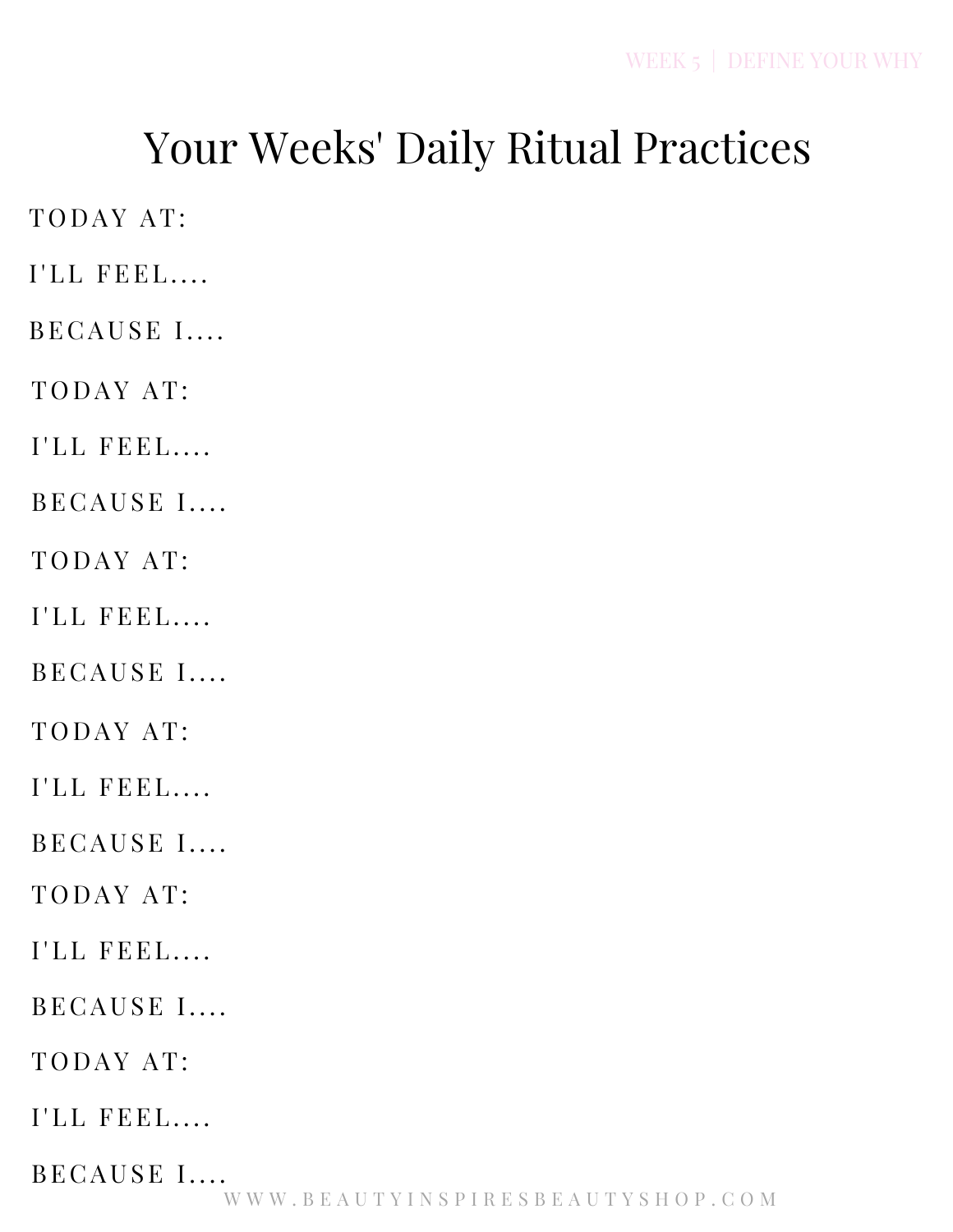MORNING DAILY GRATITUDE: NIGHTS REFLECTION: WHAT WOULD YOU DO DIFFERENLY?

 $M$  O R N I N G D A I L Y G R A T I T U D E  $\cdot$ NIGHTS REFLECTION: WHAT WOULD YOU DO DIFFERENLY?

MORNING DAILY GRATITUDE: NIGHTS REFLECTION: WHAT WOULD YOU DO DIFFERENLY?

 $MORNING$  DAILY GRATITUDE. NIGHTS REFLECTION: WHAT WOULD YOU DO DIFFERENLY?

NIGHTS REFLECTION: WHAT WOULD YOU DO DIFFERENLY?

NIGHTS REFLECTION: WHAT WOULD YOU DO DIFFERENLY?

WEEK 5 | DEFINE YOUR WHY

### Your Weeks' Daily Ritual Practices

MORNING DAILY GRATITUDE:

MORNING DAILY GRATITUDE: